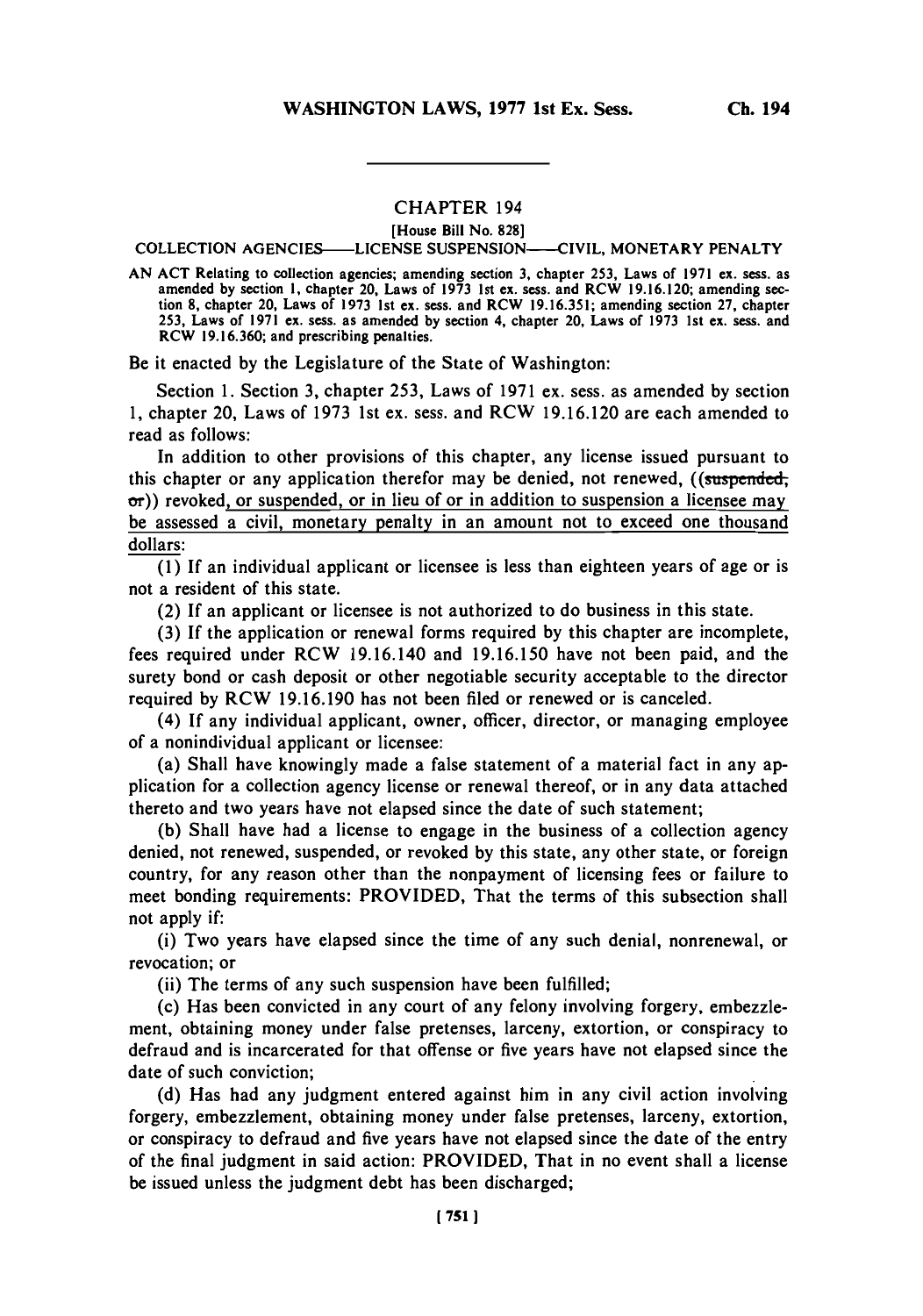**(e) Has** had his license to practice law suspended or revoked and two years have not elapsed since the date of such suspension or revocation, unless he has been relicensed to practice law in this state;

**(f)** Has had any judgment entered against him or it under the provisions of RCW **19.86.080** or **19.86.090** involving a violation or violations of RCW **19.86.020** and two years have not elapsed since the entry of the final judgment: PROVIDED, That in no event shall a license be issued unless the terms of such judgment, if any, have been fully complied with: PROVIDED FURTHER, That said judgment shall not be grounds for denial, suspension, nonrenewal, or revocation of a license unless the judgment arises out of and is based on acts of the applicant, owner, officer, director, managing employee, or licensee while acting for or as a collection agency;

**(g)** Has petitioned for bankruptcy, and two years have not elapsed since the filing of said petition;

(h) Shall be insolvent in the sense that his or its liabilities exceed his or its assets or in the sense that he or it cannot meet his or its obligations as they mature;

(i) Has failed to pay any civil, monetary penalty assessed in accordance with RCW **19.16.351** or **19.16.360** within ten days after the assessment becomes final; or

**ij)** Has knowingly failed to comply with, or violated any provisions of this chapter or any rule or regulation issued pursuant to this chapter, and two years have not elapsed since the occurrence of said noncompliance or violation.

Any person who is engaged in the collection agency business as of January **1, 1972** shall, upon filing the application, paying the fees, and filing the surety bond or cash deposit or other negotiable security in lieu of bond required **by** this chapter, be issued a license hereunder.

Sec. 2. Section **8,** chapter 20, Laws of **1973** 1st ex. sess. and RCW **19.16.351** are each amended to read as follows:

The board, in addition to any other powers and duties granted under this chapter:

**(1)** May adopt, amend, and rescind such rules and regulations for its own organization and procedure and such other rules and regulations as it may deem necessary in order to perform its duties hereunder.

(2) When an applicant or licensee has requested a hearing as provided in RCW **19.16.360** the board shall meet and after notice and hearing may deny any application for a license hereunder, and may fail to renew, suspend, or revoke any license issued hereunder, if the applicant or licensee has failed to comply with or violated any provision of this chapter or any rule or regulation issued pursuant to this chapter. In its discretion, the board may assess a civil, monetary penalty against a licensee in an amount not to exceed one thousand dollars in lieu of or in addition to suspension. It shall be the duty of the board within thirty days after the last day of hearing to notify the appellant of its decision.

**(3)** May inquire into the needs of the collection agency business, the needs of the director, and the matter of the policy of the director in administering this chapter, and make such recommendations with respect thereto as, after consideration, may be deemed important and necessary for the welfare of the state, the welfare of the public, and the welfare and progress of the collection agency business.

**1 752 1**